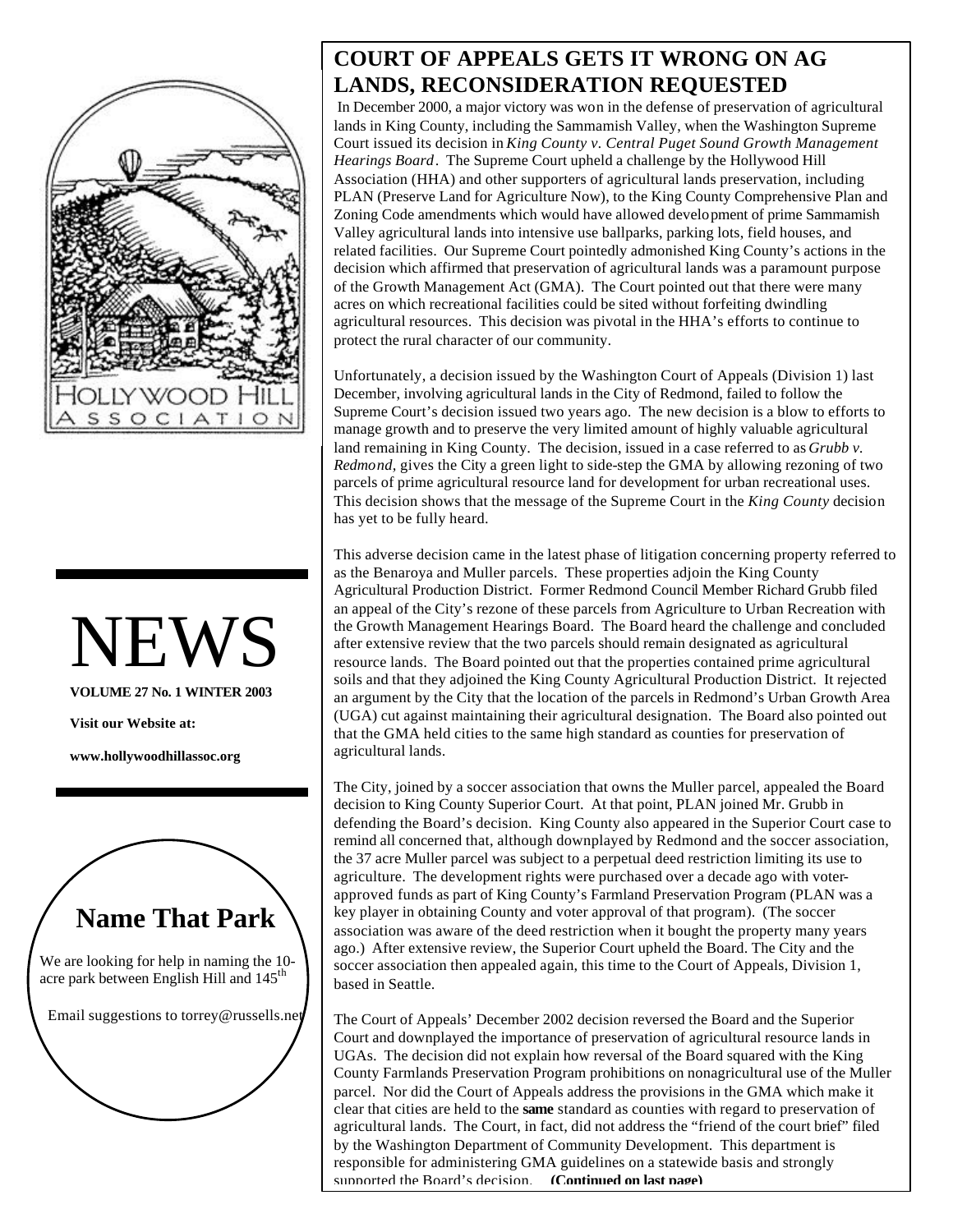# **… From the President**

#### **The Winds of Change are upon us**

I have been involved with the HHA for almost 10 years. I first became a volunteer, then served on the board, and this year became association President. As I take walks around the hill with my family, I often run into people who have been a part of the organization and/or the HHA board at one time or another over the years. Though various important issues have come and gone, our main objective remains the same: the Hollywood Hill Association, since its inception in the mid 70's, is dedicated to maintaining the rural character of the hill. (For a complete review of the HHA bylaws go to our web site at www.hollywoodhillassoc.org).

The HHA is involved in efforts that include working to prevent additional roads from crossing the hill, working to keep our rural designation, which prevents multiple housing and commercial enterprises from invading the hill, and encouraging the development of non-motorized access through the use of paths and trails between properties. Keeping our rural character includes helping our friends, who grow food in the valley below us, to maintain their dwindling lands as farms. The HHA also owns and maintains the 10 acres of Hollywood Hill wooded area that is located between English Hill and Country Commons (145<sup>th</sup> and 168<sup>th</sup>). The HHA uses a portion of the dues you pay to maintain the 10-acre property and to pay the taxes on this land to keep it open for use by all at no additional charge. (The HHA has paid taxes on the 10-Acres park for over 20 years. This year the cost of the real estate tax is in excess of \$1,000.00).

One current project is work toward the conversion of the gravel quarry next to the Hollywood Hill Elementary School. Our goal is the transfer of the property by King County DOT to Parks and Recreation and conversion of the land to open space (maintained jointly by the HHA and the Saddle club) for sports and recreation.

In closing, I would like to ask you if you feel you have done your share to help make our community a better place for you and your family? What have you done to help your elderly neighbor meet his/her needs? What about helping to pickup the litter that pervades our hill? For our last disappointing clean up event, we had only 8 families participate. Why not join one of the work parties on a spring weekend dedicated to maintaining one of the parks near your home (Gold Creek, 10-Acres)? This spring, when we put the signs up for the Spring Clean Up (usually posted a week or two in advance), stop by our cleanup station at the Hollywood Hill Elementary School exit by the Hollywood Hill Saddle Club and sign up to clean a section of YOUR hill. Grab a garbage bag and do your share! If you leave the work up to the few volunteers we still have - you will surely burn them out.

Our goals are constantly being challenged. We need your participation to succeed. Just doing my share, write to me with your ideas and needs.

Torrey Russell torrey@russells.net President Hollywood Hill Association



### **Your Association**

The Hollywood Hill Association is a private, state nonprofit corporation, formally chartered in 1976. We are an all-volunteer, community based organization, dedicated to the preservation of our community character.

President Torrey Russell: 483-6531 Vice President Susan Cyr: 487-2908 Secretary Jan Hunt: 806-0118 Treasurer Mary Hosizaki VandenBerg, CPA: 402-1216 Directors Karen Mackie: 483-0889 Marsha Martin: 883-8561 Lincoln Potter: 481-8382 Mike Tanksley Bethann Martin

Website www.hollywoodhillassoc.org Email: torrey@russells.net

The HHA is managed by a 9-member Board of Directors. Elections are held by mail each autumn at the time of the HHA annual membership meeting. The existing Board selects candidates from those volunteers who have demonstrated a willingness to actively contribute to the HHA and who support its goals.

Board meetings are scheduled for the 2nd Thursday of each month at the homes of Board members. The Board welcomes HHA members who wish to attend these meetings as long as prior arrangement has been made. Because these are business meetings, space availability and legal issues may require closed meetings from time to time. Contact any Board member if you are interested in attending.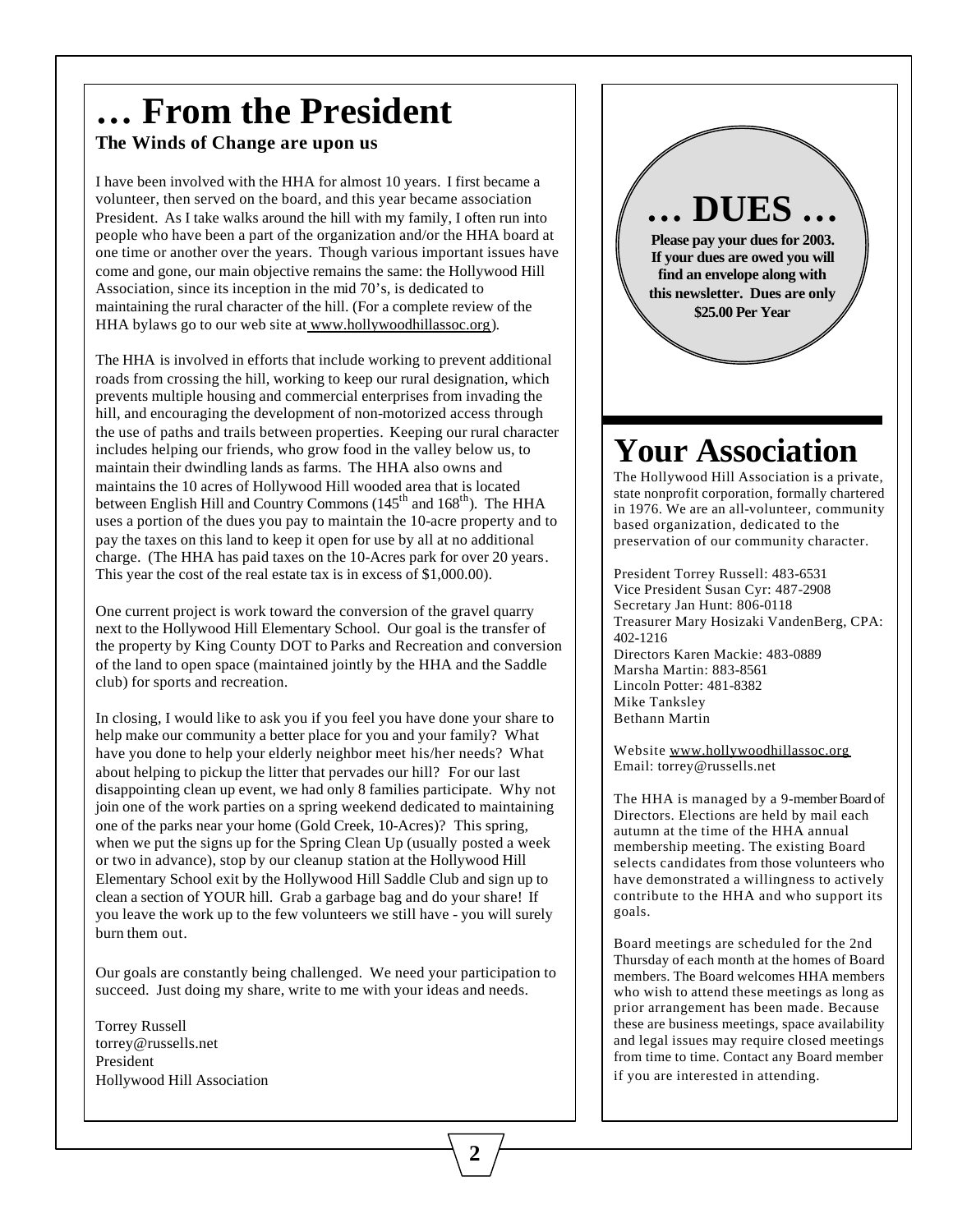### **Ten-Acre Park Work Party**

Have you been in the Ten Acre greenbelt on NE 145th lately? This past summer the Hollywood Hill Association employed a work crew to trim the encroaching dense vegetation on the trails, which widened them to their original six-foot width. The Association is planning to finish this maintenance project this spring by resurfacing the trails where needed. We will be laying gravel in low/wet spots and spreading chips on rocky and hard spots. We need your help! If you can donate time to help, or money for materials, or if you have access to a front-loading tractor, we would love to hear from you.

The work party is scheduled for Saturday, April 26, 9:00-12:00.

If you can help out in any way, please call Susan Cyr at 487-2908 or any board member.

### **Proposed "Quarry" Park Progresses**

Progress is continuing in turning the old quarry site behind Hollywood Hill Elementary School into a community park. Currently, the Hollywood Hill Association, in partnership with the Hollywood Hill Saddle club, is communicating with the King County Parks Department regarding logistics of the planned development. Meanwhile, Parks is in negotiations with the Transportation Department over transfer options to move the land into the Parks Department. Once a transfer plan is developed, the Association and the Saddle club will be able to assess possible site plans.

If you are interested in serving on a committee that will be giving input on the development of this new park, please call Susan Cyr at 487-2908.

### **Meet Your Politicians Night ¾ HHA Annual Meeting was a Standing Room Only event**

Our traditional, pre-election, Hollywood Hill Association "Meet Your Politicians Night" was a runaway, standing-room-only success. Graciously hosted by Willows Lodge, the meeting began with a presentation by Suzy Cyr who described HHA's plan to convert the little -used King County waste pit on 148th Ave NE to a multiple use park.

Jay Inslee, Democratic incumbent US congressman from district 1, then opened what soon became spirited and partisan debate with both politicians and audience struggling over issues that ranged from war in Iraq to school crossings in local neighborhoods.

Republican Kathy Lambert moderated the sometimes heated exchanges between our four State Representative hopefuls, Laura Ruderman, Elizabeth Bookspan, Toby Nixon and Dave Asher.

After the meeting the lobby was full of citizens trying to have a personal moment with their prospective candidates. Everyone was enthused over the opportunity to put politicians and voters together in such a direct and informative venue.

Hopefully, our voters were enthused enough to get out and make that all-important vote on November 5th.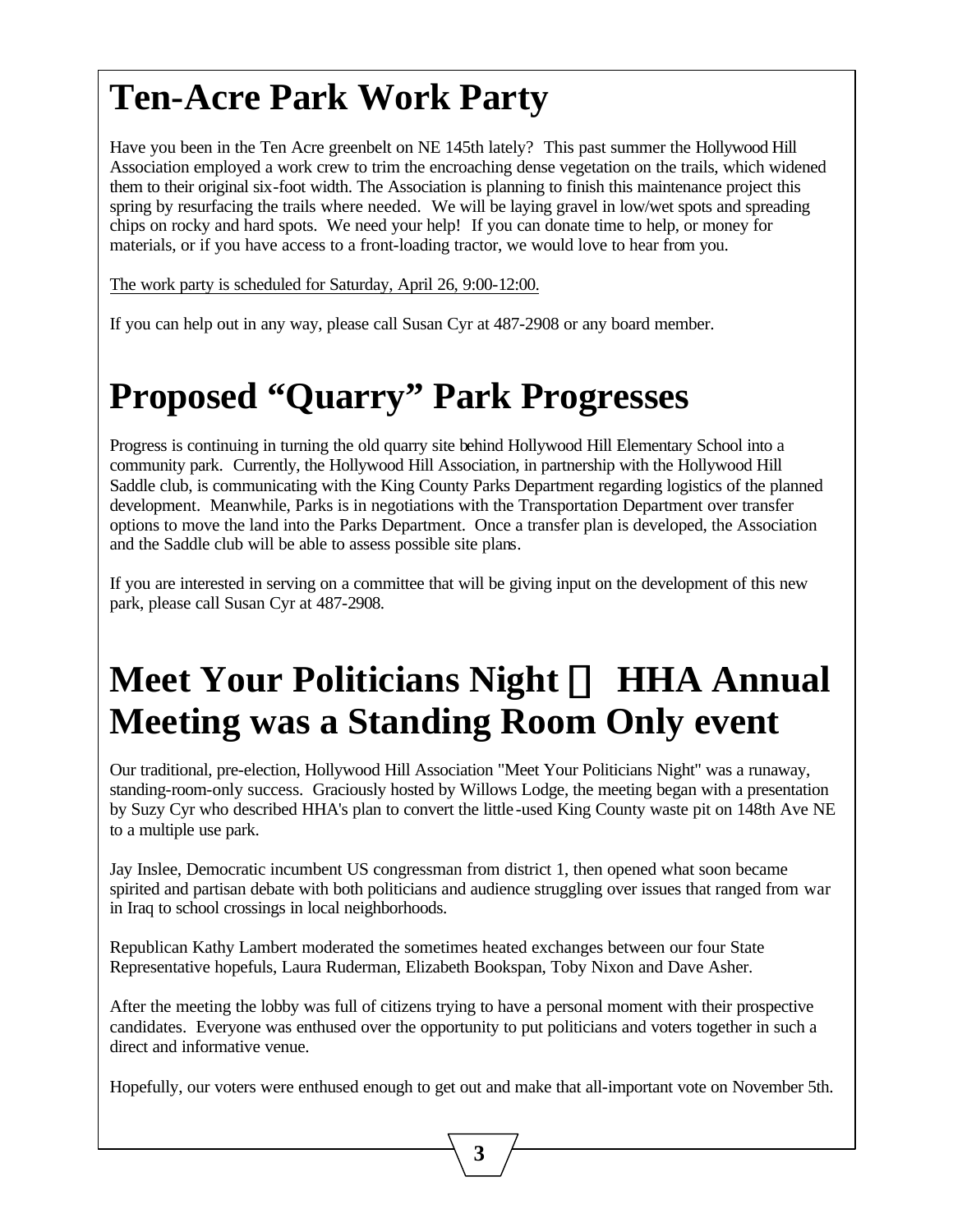### **Brightwater Wastewater Treatment Facility**

The HHA Board has not taken a position, either for or against, the Brightwater treatment plant and does not expect to do so in the future. As most of you know, the proposed location of the treatment facility is just north of Grace in Snohomish county. Below are two statements, the first prepared by the Sno-King Environmental Alliance (SKEA) opposing Brightwater and the second, in favor of Brightwater, sent to us by King County. These statements may give you additional insight on these divisive issues.

#### **Sno-King Environmental Alliance (SKEA) Position on Brightwater**

Sno-King Environmental Alliance (SKEA) - a non-profit corporation - was formed earlier this year in opposition to the Brightwater regional wastewater treatment facility. Our mission supports Hollywood Hills web site declaration "…dedicated to the preservation of the rural atmosphere and lifestyle that we believe is unique to our neighborhood." SKEA and our fast growing neighborhood membership feel that if King County is allowed to site this major, 100 year, regional wastewater treatment facility for political reasons at what we believe is an unsuitable Route 9 site, it will forever change the rural atmosphere and lifestyle of every neighborhood in and around Woodinville.

- Odor StockPot Soups has demonstrated unsuitable nature of the air shed in our Sammamish Valley. Puget Sound Clean Air Agency has been inundated with complaints this past month due to the strong air inversion. Any amount of odor will be concentrated and smelled from Woodinville High School to Willows run and east to Crystal Lake. With cost overruns, will odor control "best practices" be the first cuts? Odor control requires dangerous, toxic and minimally effective chemicals such as: Hypochlorite (3.8 million gallons / year), hydrogen peroxide, sulfuric acid (45,000 g/yr), potassium permanganate, iron salts and sodium hydroxide (1mil g/yr) which will be transported and stored onsite.
- Sprawl The arrival of a huge sewage plant will push growth in the area. Every piece of land will be eyed by developers for new subdivisions. Pressure will be exerted to expand the Urban Growth Boundary.
- Traffic This will be a major 5 year construction project that at its peak will have almost 1000 truck trips per day, with some schedules showing dual shifts to complete the construction.
- Alternatives SKEA wonders aloud why other alternatives were not included in the DEIS. For example, Point Wells as dropped by a stoke of the executive's pen. What about fixing the existing broken waste management system? 50% of the existing sewage treatment capacity is used on storm water. Separating this would eliminate CSOs, which pollute the Puget Sound; make the existing sewage plants better neighbors. Why is Ron Sims building a 70's style sewage plant to pour effluent into the Puget Sound?
- Sammamish Valley King County is proposing to construct a Reclaimed Water Production Facility (RWPF) in the Sammamish Valley on part of the Sixty Acres Park in the City of Redmond directly south of NE 116th Street. This is a miniature wastewater treatment facility - minus the solids processing. While reclaimed non-potable water to irrigate 60 acres and Willows golf course is laudable, the only demand is during the "dry" season. What does this mean for the rural character of the valley: Hazardous materials, odor issues, 50' high buildings made to look like a barn?

SKEA respectfully asks for the support of the Hollywood Hill neighborhood residents to help fight this preferred site selection at Route 9, just North of Woodinville. We are a voice against this flawed, political and unscientific selection process. The Woodinville City Council sees problems with the Draft EIS and the process, but needs to hear from it's citizens - express your opinion to the Woodinville city council persons. Currently we are making comments on the DEIS (volunteer to help - the more diverse the source of comments the better) and preparing for litigation of the EIS and permitting process to protect our communities. It's not too late to stop Brightwater. We are soliciting contributions from the local communities to help in this fight. Please send your contributions to SKEA, PO Box 2444 Woodinville, Wa. 98072-2444. Thank you.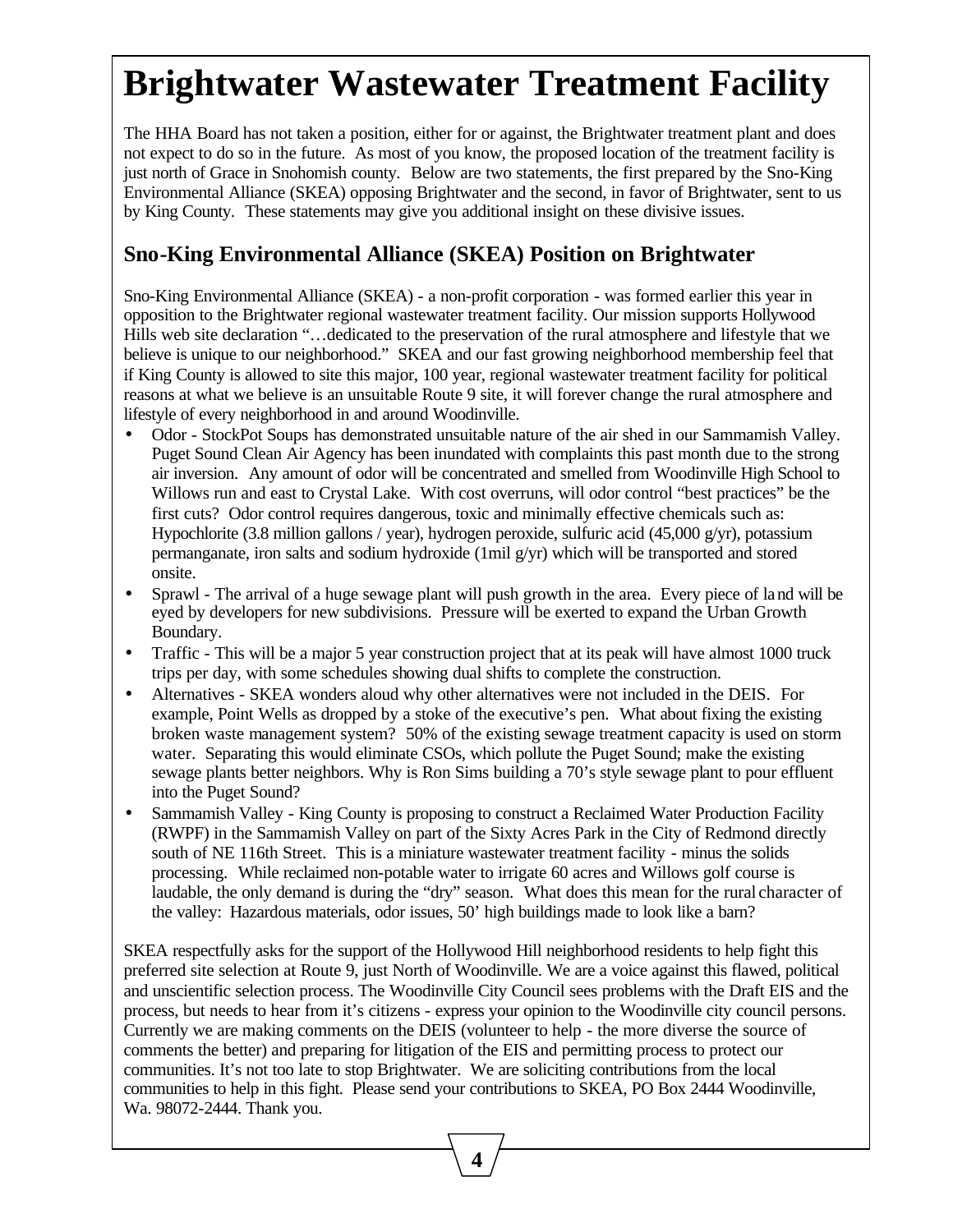# **King County Positionon Brightwater**

#### **King County to minimize impacts of Brightwater facilities**

King County's proposed Brightwater facilities will protect public health and the environment by treating wastewater from the growing population in south Snohomish County and north King County, including Woodinville, Redmond and nearby unincorporated areas.

Two of the three alternatives for Brightwater include a treatment plant next to State Route 9 at 228th Street Southeast in unincorporated Snohomish County. The preferred alternative of King County Executive Ron Sims includes that site and a pipeline route along Northeast 195th Street in King County.

"We are committed to being a good neighbor and an asset to the region," said Wastewater Treatment Manager Don Theiler. "Although there will be impacts with a proje ct of this size, we also are proposing substantial mitigation to reduce those impacts."

King County will work with residents and organizations, for example, to design a buffer that would be an asset to the community. The large Route 9 site would be surrounded by 59 acres of buffer at least 200 feet deep. Existing wastewater facilities include landscaping, wildlife habitat, public art, trails and sports fields. Brightwater facilities will include some of those features.

Brightwater would contain state-of-the-art odor control equipment to prevent detectable odors from leaving the site. The large site provides more options than the Unocal site in Edmonds for odor control. Air would be "scrubbed" several times before it is released.

King County's wastewater treatment utility--which has been controlling water pollution in the Brightwater service area for 40 years--would do whatever is necessary to protect the Cross Valley aquifer, groundwater, creeks and wetlands. King County also would clean up any existing soil and groundwater contamination found during construction.

"The new plant and pipelines will be designed to meet stringent standards that protect Puget Sound, groundwater, and our lakes and streams," said Christie True, capital improvement program manager.

King County would disinfect wastewater before discharging it into Puget Sound. The Route 9 plant would use ultraviolet lamps or chemical disinfection using sodium hypochlorite, a stronger form of household bleach. Gaseous chemicals, such as chlorine gas, will not be used as a disinfectant at Brightwater.

The longer effluent pipeline from the Route 9 site to Puget Sound also offers more long-term opportunities to provide highly treated wastewater for industrial uses and irrigating parks and golf courses.

During construction, residents would be fairly distant from construction noise, but dust and traffic disruption would affect them and passersby on Route 9 during construction. A railroad spur could be extended to the Route 9 site for bringing in construction material and hauling away excavation spoils.

After construction, noise from the plant would not create a nuisance because of soundproofing of buildings and the deep buffers provided by the large site. Staffing levels at the plant would be low. Work shifts would begin and end before rush-hour traffic near the plant. So traffic created by plant staff and suppliers would not have substantial impact on other traffic.

 **5**

For more information, call (206) 684-6799, (888) 707-8571 (toll free) or 711 (TTY)--or visit the Brightwater Web site: http://dnr.metrokc.gov/wtd/brightwater/env/.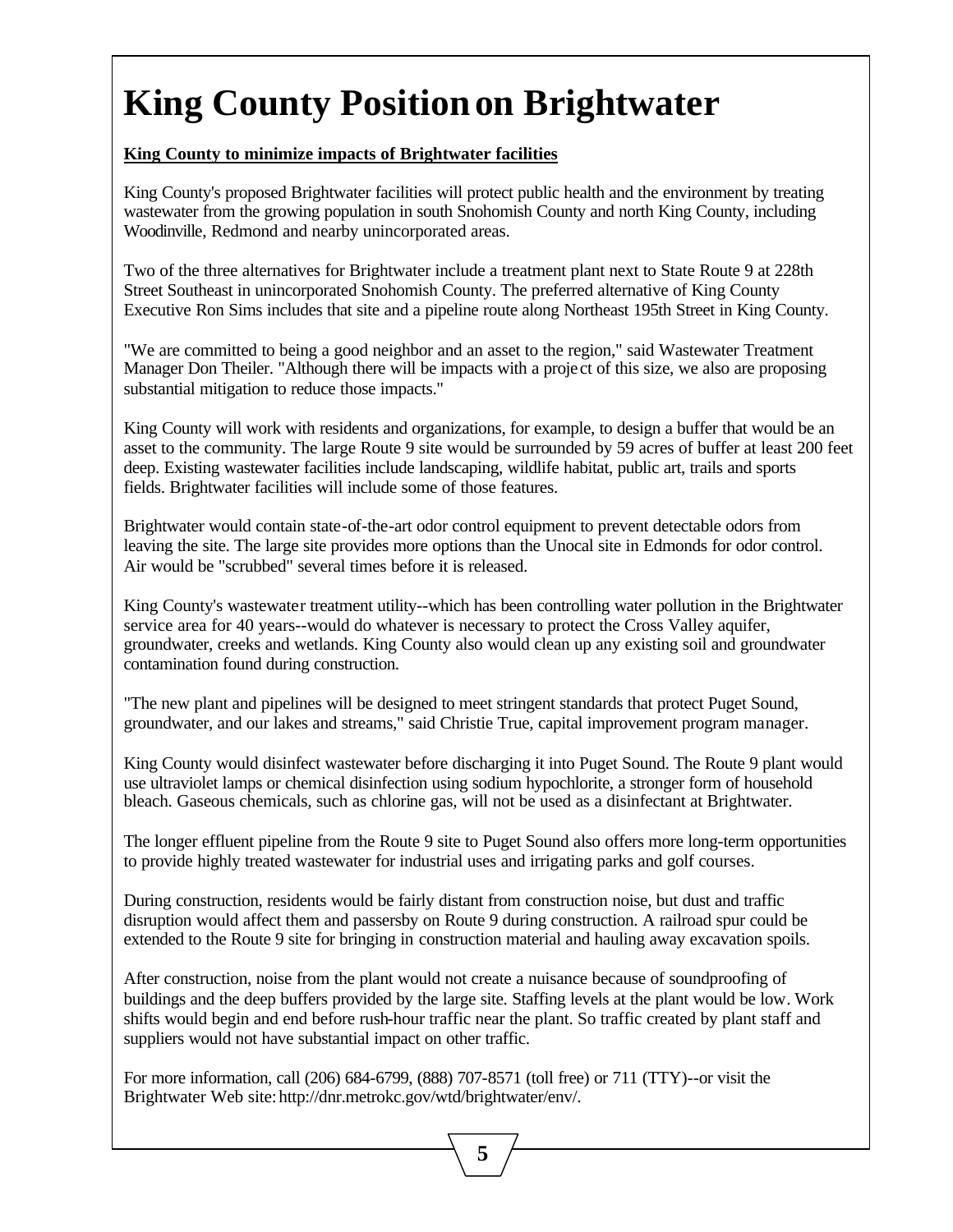# **WARNING: ALIEN INVADERS FOUND IN LOCAL PARKS**

Bridget Simon, King County's Noxious Weed control expert, came to Gold Creek Park to give us a new slant on "Homeland Security". Her mission was to direct a HHA-sponsored squad of hardy souls to pull, slash and dig invasive non-native plants from our midst. We learned that our native plants are being crowded out and that birds, insects and animals are starving as their natural food is replaced by invasive plants in the scarce habitat remaining to them. Bridget and the work party cleared enough holly and ivy from one small area to make a huge pile for the County Parks staff to kindly haul away.

Alien species like English Ivy and Holly, the dreaded Scotch Broom, non-native blackberries, Herb Robert and Tansy Ragwort grow year-round in our mild climate and have no natural predators or pests. They choke, smother and seed with wild abandon giving our local plants no chance thrive. Please help by controlling or eliminating these plants on your property and joining future work parties. The birds, bees and native plants will thank you by thriving, singing and expressing their naturally wondrous fecundity.



Pictures by Lincoln Potter

# **Fall Pride**

A vehicle sporting flying hair and sun glasses and a "Proud to be an American" flag on the bumper roared down the road at least 15 miles an hour over the posted speed limit. In the ditch alongside that road, too close to that speeding flag, was a family struggling to fill black plastic bags with the trash our proud Americans throw from their cars.

"Pride" is earned not simply for being born in the right place at the right time but for something you "do". This country got to be where it is today because it's citizens gave their time, their sweat and even their lives for their communities and their fellow man. But today, Volunteerism is at an all-time low in the United States while bumper stickers and flags are runaway best sellers.

Bryan Mickelson and Jack Wagner are young Americans who earn their pride. They cleaned our Hill for us; eight bulging bags from one section of road! Hats off to all of you out there who consistently put your time and effort into all kinds of community service.



**Bryan Mickelson and Jack Wagner Winners of the 4-movie passes prize for best clean up crew this fall.**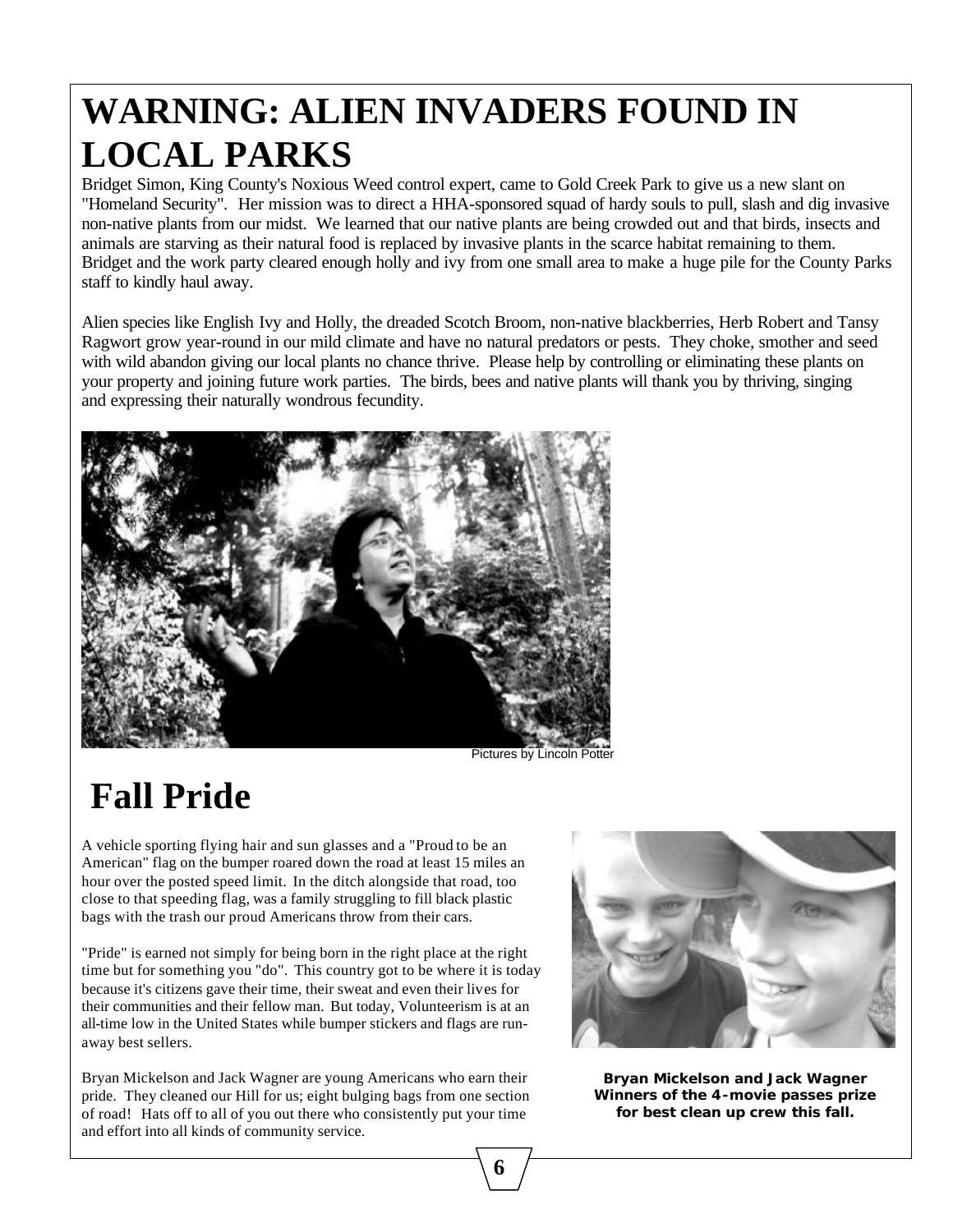### **Farm Tours 101**



Picture by Lincoln Potter

This Fall I took it upon myself, as the new President of HHA, to continue a tradition. For the last few years the HHA has invited members of the press and local government to join us in a tour of the Hill and valley below. For this tour, we entertained a journalist from the Seattle Times. A number of board members gathered with our guest at one of the lunch places at the foot of the hill. Isn't it great we have so many nice choices now? After lunch, we drove down to the Farm LLC where one of their staff showed us around. Have you been to the Farm LLC lately? What an amazing place! They have an incredible program. On the day we went, they had just finished with their umpteenth school bus of kids who had gone through the Corn Maze (Did you see the picture on their website? www.farmllc.com). This farm, located just a few miles from downtown Seattle, always gets people's attention. The fact that the farm is fully booked with people waiting in line to get a chance to grow their own food in the P-patch program is always a surprise to people who haven't been involved with keeping the valley green. After leaving the Farm LLC, we headed off to the Root Connection to show a working farm (now rented from the Farm LLC). What wonderful fresh produce is available from the Root Connection. Have you signed up for your share for the spring season yet (www.farmllc.com)? At Willows Lodge we met with proprietor and neighbor, James Simpkins. What a show place! And to think that we have attracted a world class facility like this to our area (voted one of the World's Top 50 Most Romantic Getaways by Travel and Leisure Magazine). You can find out more about them at (www.willowslodge.com). Once again, Jim was kind enough to donate facilities and staff for our annual meeting, which was extremely well attended (see Meet your Politicians Night). We ended with a quick tour of the Hill's parks and trails. At the end of the day our guest could clearly see what we have worked so hard to protect. Protecting the valley means continuing our rural way of life on the hill. Though these tours take time, the payoff is that we gain the understanding of others, and each of you may continue to look out your window at a tree instead of a neighbor's condo or an office building.

#### **Continued from: Court of Appeals…Page 1**

The Court of Appeals' decision is not the last word. As of this writing, PLAN is filing a request for reconsideration of the Court's decision. If reconsideration is unsuccessful, it is likely that PLAN will ask the Washington Supreme Court to step in, once again, to reaffirm the GMA's unequivocal mandate to preserve agricultural lands.

The HHA recognizes the importance of this case to our cause of protecting and enhancing the rural character of our community. If local municipalities are allowed to sidestep the GMA requirements to protect dwindling agricultural resource land, then our efforts, locally and regionally, to manage growth will be left in shambles. This does not bode well for our future. For these reasons, the HHA helps support PLAN in covering the considerable legal fees incurred by such litigation.

(For more background on the history of the efforts to preserve farmlands in the Sammamish Valley, visit our website: www.hollywoodhillassoc.org) For donations contact Farm/City Alliance, P.O. Box 334, Mercer Island, WA 98040.